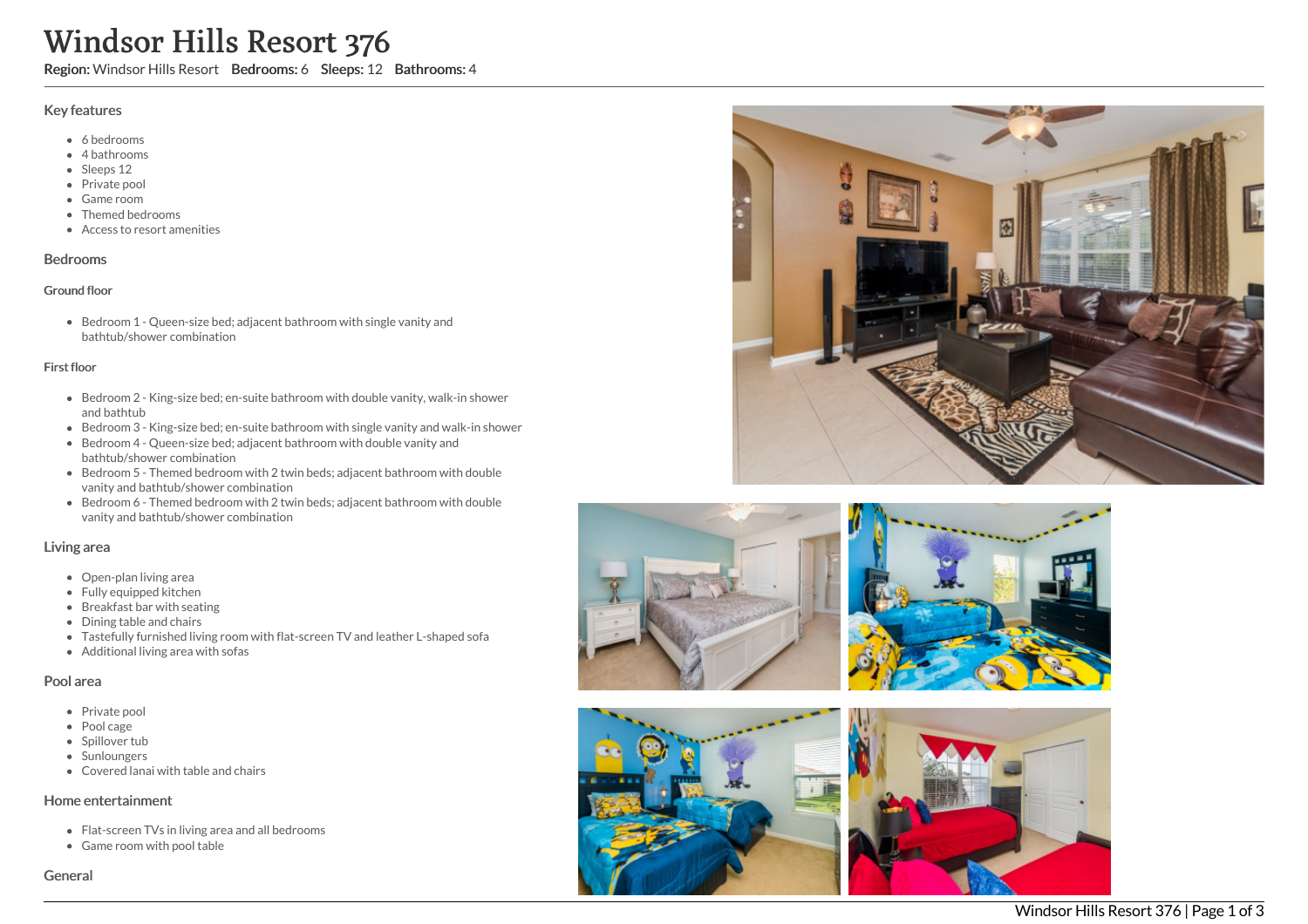- Air conditioning throughout
- Complimentary wifi
- Bedding and towels included
- Private parking

#### Laundry room

- Washer and dryer
- Iron and ironing board

### Children's equipment available for hire

- $\bullet$  Crib
- Stroller
- $\bullet$  High chair
- Pack and play

# Resort facilities

Windsor Hills is an impressive gated community offering an array of first-rate facilities. It has a large lagoon-style swimming pool with a water slide and a hot tub, plus a poolside ping-pong table and a Tiki bar. There $\tilde{A}$  $\xi$ a, $\tilde{a}$ , $\tilde{a}$ , $\xi$ s an outdoor recreation area equipped with tennis courts, sports courts and a golf putting green. Plus there $A\hat{\alpha}$ ,  $\hat{\alpha}$ ,  $\hat{\alpha}$  a grand clubhouse which is home to a games arcade, a movie theater, a fitness room and a sundry shop. There $A\phi$  $\hat{a}$ , $\hat{a}$ , $\phi$ s a castle-themed playground for little ones, and there are lawns for playing, sunbathing and BBQs. The resort doesn $\tilde{A}$ ¢â,¬â"¢t have any golf courses on-site but there are a raft of topnotch golf clubs close by which cater for all levels and abilities.

# Places of interest

- Golf courses 1 mile
- Supermarket 1 mile
- Shopping mall 1 mile
- Disney World 2 miles
- Seaworld 10 miles
- Universal Studios 13 miles
- Legoland 24 miles
- Beaches 51 miles